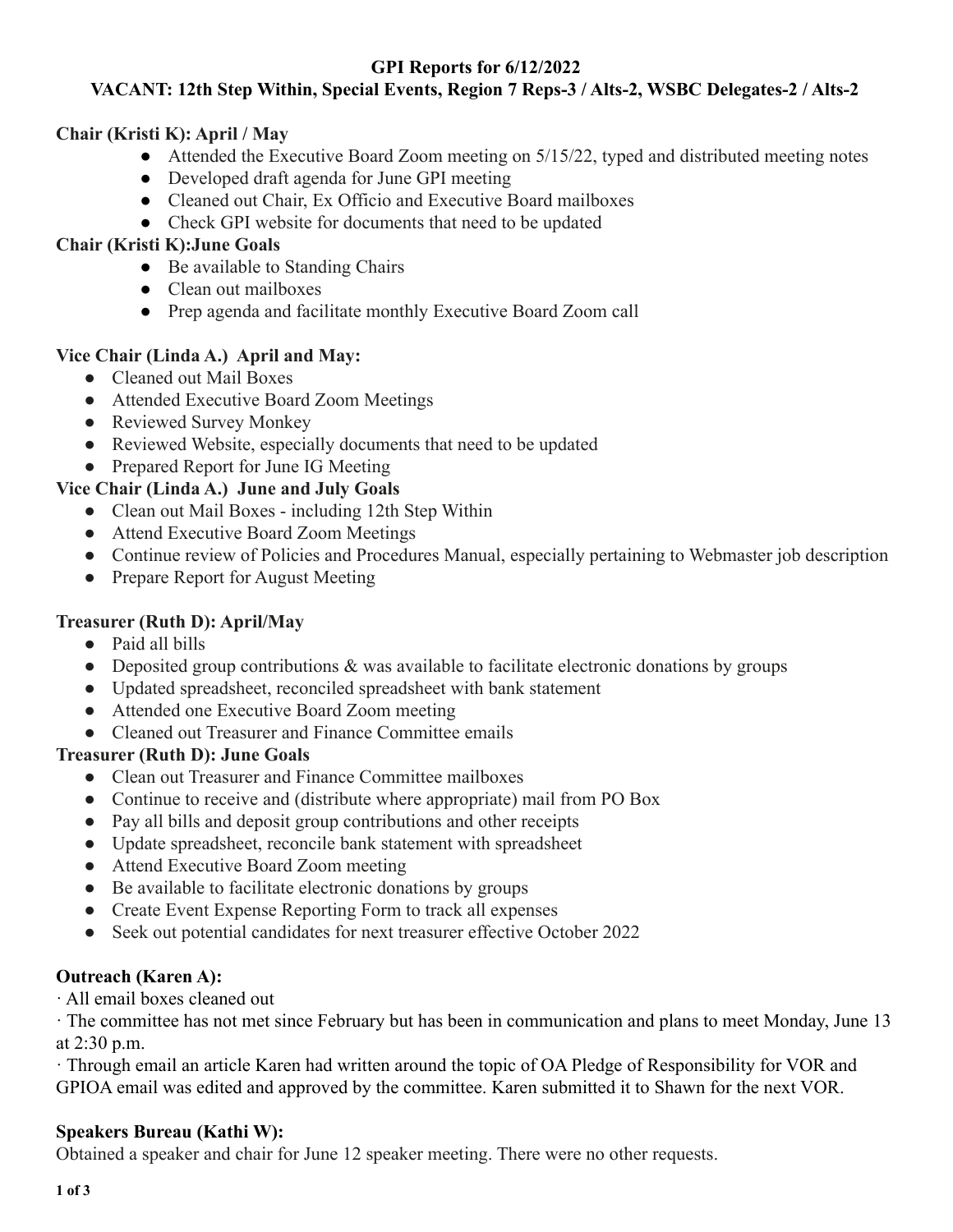### **VOR (Shawn N): no report submitted**

#### **Region 7 Representative (Tricia S): April/May**

- · Cleaned out 2 mailboxes
- · Prepared Region 7 report to GPI
- · Attended IGRC at Reg 7 virtual Assembly 04/2 thru 4-4-22
- · Guidelines for Hybrid Meetings approved and on oaregion 7.org website

· IG and OA members please contribute to new pamphlet by writing briefly: How Service Saved Me Due: 6-15-22

- · Committee created topics to work and to decide at next meeting
- · Next meeting on 05/19/22
- · FYI: Anyone can join a Reg 7 committee w/o being a Rep
- · Join email list for ideas, meetings, help at: oaregion7.org
- · Region 7 Assembly:
- · June: 12 Step within Committee to host workshop
- · 3 Elections at Fall Assembly at Bon Secours Retreat Center 9-16-18:
- · Chair, Treasurer, Recording Secretary. Applications due 7-17-22
- · If interested, contact Tricia for the qualifications
- · Free download on oa.org: Service, Traditions, and Concepts workshop
- · Did not attend IGRC meeting on 5/19/22 (vacation)
- · Committee reviewed brief reports (6 topics) compiled in 4 pg doc and distributed to all IG's in Region 1.
- · Committee work on IG Chair Support Group meeting agenda
- · Next meeting on 06/16/22
- · FYI: join Reg 7 email list for ideas, meetings, help at: oaregion7.org
- · Beginners Mtg: 1st Wed of Month 7-7:30pm, Baltimore IG

· '22 Region 7 CONVENTION: Swimming the Seas of Recovery, 9/16-9/18 at Princess Royale Hotel, Ocean City, MD

- · Mock Motion workshop to prepare delegates for WSBC 4-22 thru 29
- · Free download on oa.org: Service, Traditions, and Concepts workshop

### **Region 7 Representatives (Tricia S): June Goals**

- · Clean out all mailboxes
- · Prepare Region 7 report to GPI
- · Complete assigned tasks
- **·** Next Committee meeting on 07/21/22

#### **World Service Business Conference Delegate (Tricia S.):**

MOTIONS APPROVED:

- 1. The Twelve Traditions Workbook of Overeaters Anonymous granted the Conference Seal of Approval.
- 2. OA Responsibility Pledge be included in all OA literature, social media, newsletters, and bulletins.
- 3. Where Do I Start? Pamphlet to be available as a free downloadable PDF

4. 11 Regions: 1 virtual and 10 geographic composed of IG's, groups, and Service Boards that fall within its region. Language Service Boards that span more than one region may choose to affiliate with any single region or choose not to be affiliated with a region

5. WSBC next or future meetings to be in Albuquerque, NM or at such place as the Board of Trustees may designate.

6. Added to who may address the Conference: interpreters for individual non-English speaking delegates and other special needs.

7. Kept a Board with 17 members. All trustees will be General Service Trustees.